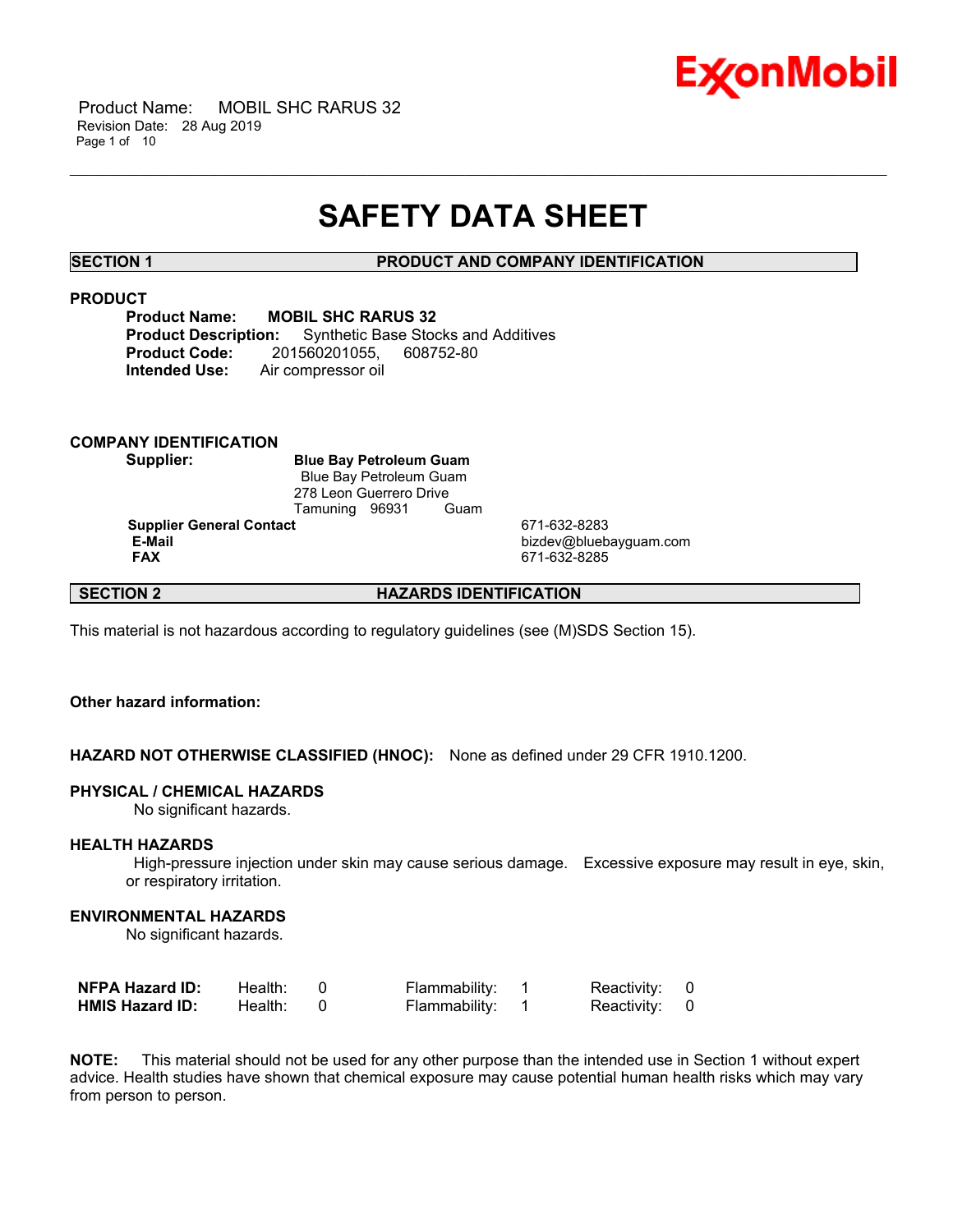

 Product Name: MOBIL SHC RARUS 32 Revision Date: 28 Aug 2019 Page 2 of 10

**SECTION 3 COMPOSITION / INFORMATION ON INGREDIENTS**

This material is defined as a mixture.

#### **No Hazardous Substance(s) or Complex Substance(s) required for disclosure.**

### **SECTION 4 FIRST AID MEASURES**

\_\_\_\_\_\_\_\_\_\_\_\_\_\_\_\_\_\_\_\_\_\_\_\_\_\_\_\_\_\_\_\_\_\_\_\_\_\_\_\_\_\_\_\_\_\_\_\_\_\_\_\_\_\_\_\_\_\_\_\_\_\_\_\_\_\_\_\_\_\_\_\_\_\_\_\_\_\_\_\_\_\_\_\_\_\_\_\_\_\_\_\_\_\_\_\_\_\_\_\_\_\_\_\_\_\_\_\_\_\_\_\_\_\_\_\_\_\_

### **INHALATION**

Remove from further exposure. For those providing assistance, avoid exposure to yourself or others. Use adequate respiratory protection. If respiratory irritation, dizziness, nausea, or unconsciousness occurs, seek immediate medical assistance. If breathing has stopped, assist ventilation with a mechanical device or use mouth-to-mouth resuscitation.

#### **SKIN CONTACT**

Wash contact areas with soap and water. If product is injected into or under the skin, or into any part of the body, regardless of the appearance of the wound or its size, the individual should be evaluated immediately by a physician as a surgical emergency. Even though initial symptoms from high pressure injection may be minimal or absent, early surgical treatment within the first few hours may significantly reduce the ultimate extent of injury.

#### **EYE CONTACT**

Flush thoroughly with water. If irritation occurs, get medical assistance.

#### **INGESTION**

First aid is normally not required. Seek medical attention if discomfort occurs.

#### **SECTION 5 FIRE FIGHTING MEASURES**

### **EXTINGUISHING MEDIA**

**Appropriate Extinguishing Media:** Use water fog, foam, dry chemical or carbon dioxide (CO2) to extinguish flames.

**Inappropriate Extinguishing Media:** Straight Streams of Water

#### **FIRE FIGHTING**

**Fire Fighting Instructions:** Evacuate area. Prevent runoff from fire control or dilution from entering streams, sewers, or drinking water supply. Firefighters should use standard protective equipment and in enclosed spaces, self-contained breathing apparatus (SCBA). Use water spray to cool fire exposed surfaces and to protect personnel.

**Hazardous Combustion Products:** Aldehydes, Incomplete combustion products, Oxides of carbon, Smoke, Fume, Sulfur oxides

### **FLAMMABILITY PROPERTIES**

**Flash Point [Method]:** >210°C (410°F) [ASTM D-92] **Flammable Limits (Approximate volume % in air):** LEL: 0.9 UEL: 7.0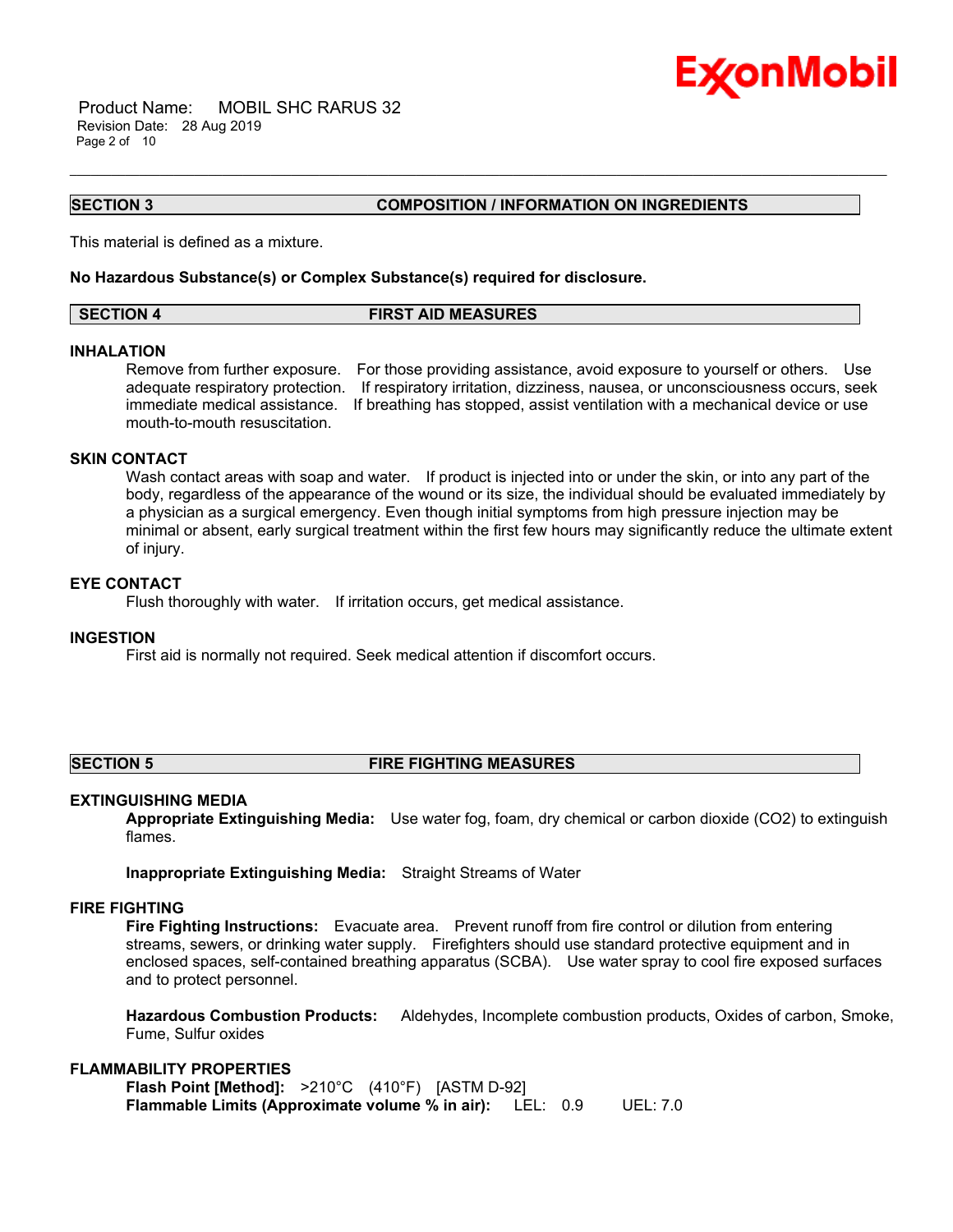

 Product Name: MOBIL SHC RARUS 32 Revision Date: 28 Aug 2019 Page 3 of 10

#### **Autoignition Temperature:** N/D

#### **SECTION 6 ACCIDENTAL RELEASE MEASURES**

\_\_\_\_\_\_\_\_\_\_\_\_\_\_\_\_\_\_\_\_\_\_\_\_\_\_\_\_\_\_\_\_\_\_\_\_\_\_\_\_\_\_\_\_\_\_\_\_\_\_\_\_\_\_\_\_\_\_\_\_\_\_\_\_\_\_\_\_\_\_\_\_\_\_\_\_\_\_\_\_\_\_\_\_\_\_\_\_\_\_\_\_\_\_\_\_\_\_\_\_\_\_\_\_\_\_\_\_\_\_\_\_\_\_\_\_\_\_

#### **NOTIFICATION PROCEDURES**

In the event of a spill or accidental release, notify relevant authorities in accordance with all applicable regulations. US regulations require reporting releases of this material to the environment which exceed the applicable reportable quantity or oil spills which could reach any waterway including intermittent dry creeks. The National Response Center can be reached at (800)424-8802.

#### **PROTECTIVE MEASURES**

Avoid contact with spilled material. See Section 5 for fire fighting information. See the Hazard Identification Section for Significant Hazards. See Section 4 for First Aid Advice. See Section 8 for advice on the minimum requirements for personal protective equipment. Additional protective measures may be necessary, depending on the specific circumstances and/or the expert judgment of the emergency responders.

### **SPILL MANAGEMENT**

Land Spill: Stop leak if you can do it without risk. Recover by pumping or with suitable absorbent.

**Water Spill:** Stop leak if you can do it without risk. Confine the spill immediately with booms. Warn other shipping. Remove from the surface by skimming or with suitable absorbents. Seek the advice of a specialist before using dispersants.

Water spill and land spill recommendations are based on the most likely spill scenario for this material; however, geographic conditions, wind, temperature, (and in the case of a water spill) wave and current direction and speed may greatly influence the appropriate action to be taken. For this reason, local experts should be consulted. Note: Local regulations may prescribe or limit action to be taken.

#### **ENVIRONMENTAL PRECAUTIONS**

Large Spills: Dike far ahead of liquid spill for later recovery and disposal. Prevent entry into waterways, sewers, basements or confined areas.

### **SECTION 7 HANDLING AND STORAGE**

#### **HANDLING**

 This material is not intended for use in air compressors for breathing applications. Prevent small spills and leakage to avoid slip hazard. Material can accumulate static charges which may cause an electrical spark (ignition source). When the material is handled in bulk, an electrical spark could ignite any flammable vapors from liquids or residues that may be present (e.g., during switch-loading operations). Use proper bonding and/or ground procedures. However, bonding and grounds may not eliminate the hazard from static accumulation. Consult local applicable standards for guidance. Additional references include American Petroleum Institute 2003 (Protection Against Ignitions Arising out of Static, Lightning and Stray Currents) or National Fire Protection Agency 77 (Recommended Practice on Static Electricity) or CENELEC CLC/TR 50404 (Electrostatics - Code of practice for the avoidance of hazards due to static electricity).

**Static Accumulator:** This material is a static accumulator.

#### **STORAGE**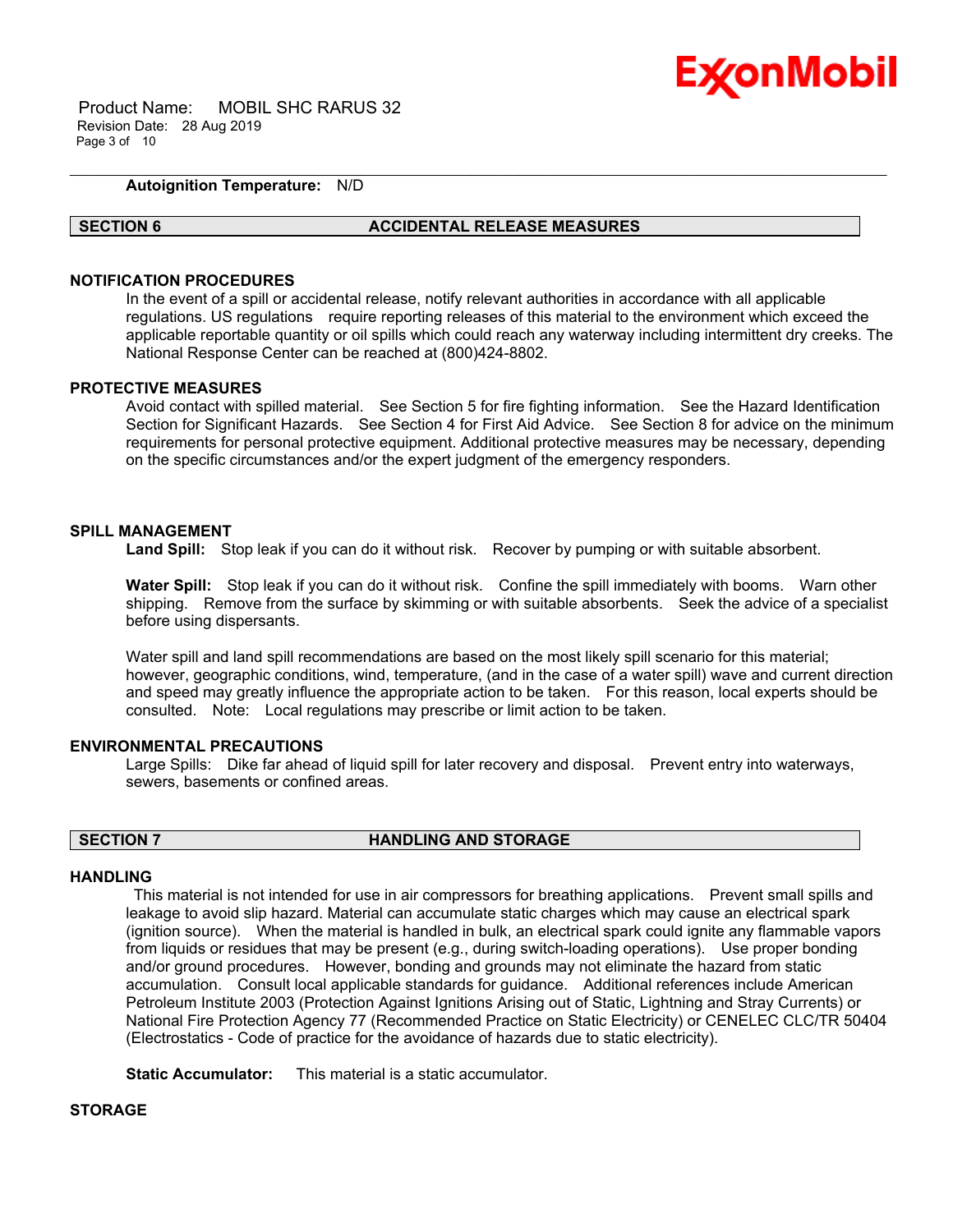

 Product Name: MOBIL SHC RARUS 32 Revision Date: 28 Aug 2019 Page 4 of 10

> The type of container used to store the material may affect static accumulation and dissipation. Do not store in open or unlabelled containers.

\_\_\_\_\_\_\_\_\_\_\_\_\_\_\_\_\_\_\_\_\_\_\_\_\_\_\_\_\_\_\_\_\_\_\_\_\_\_\_\_\_\_\_\_\_\_\_\_\_\_\_\_\_\_\_\_\_\_\_\_\_\_\_\_\_\_\_\_\_\_\_\_\_\_\_\_\_\_\_\_\_\_\_\_\_\_\_\_\_\_\_\_\_\_\_\_\_\_\_\_\_\_\_\_\_\_\_\_\_\_\_\_\_\_\_\_\_\_

### **SECTION 8 EXPOSURE CONTROLS / PERSONAL PROTECTION**

**Exposure limits/standards for materials that can be formed when handling this product:** When mists/aerosols can occur the following are recommended:  $5 \text{ mg/m}^3$  - ACGIH TLV (inhalable fraction),  $5 \text{ mg/m}^3$  - OSHA PEL.

NOTE: Limits/standards shown for guidance only. Follow applicable regulations.

No biological limits allocated.

### **ENGINEERING CONTROLS**

The level of protection and types of controls necessary will vary depending upon potential exposure conditions. Control measures to consider:

No special requirements under ordinary conditions of use and with adequate ventilation.

#### **PERSONAL PROTECTION**

Personal protective equipment selections vary based on potential exposure conditions such as applications, handling practices, concentration and ventilation. Information on the selection of protective equipment for use with this material, as provided below, is based upon intended, normal usage.

**Respiratory Protection:** If engineering controls do not maintain airborne contaminant concentrations at a level which is adequate to protect worker health, an approved respirator may be appropriate. Respirator selection, use, and maintenance must be in accordance with regulatory requirements, if applicable. Types of respirators to be considered for this material include:

No special requirements under ordinary conditions of use and with adequate ventilation.

For high airborne concentrations, use an approved supplied-air respirator, operated in positive pressure mode. Supplied air respirators with an escape bottle may be appropriate when oxygen levels are inadequate, gas/vapor warning properties are poor, or if air purifying filter capacity/rating may be exceeded.

**Hand Protection:** Any specific glove information provided is based on published literature and glove manufacturer data. Glove suitability and breakthrough time will differ depending on the specific use conditions. Contact the glove manufacturer for specific advice on glove selection and breakthrough times for your use conditions. Inspect and replace worn or damaged gloves. The types of gloves to be considered for this material include:

No protection is ordinarily required under normal conditions of use.

**Eye Protection:** If contact is likely, safety glasses with side shields are recommended.

**Skin and Body Protection:** Any specific clothing information provided is based on published literature or manufacturer data. The types of clothing to be considered for this material include:

 No skin protection is ordinarily required under normal conditions of use. In accordance with good industrial hygiene practices, precautions should be taken to avoid skin contact.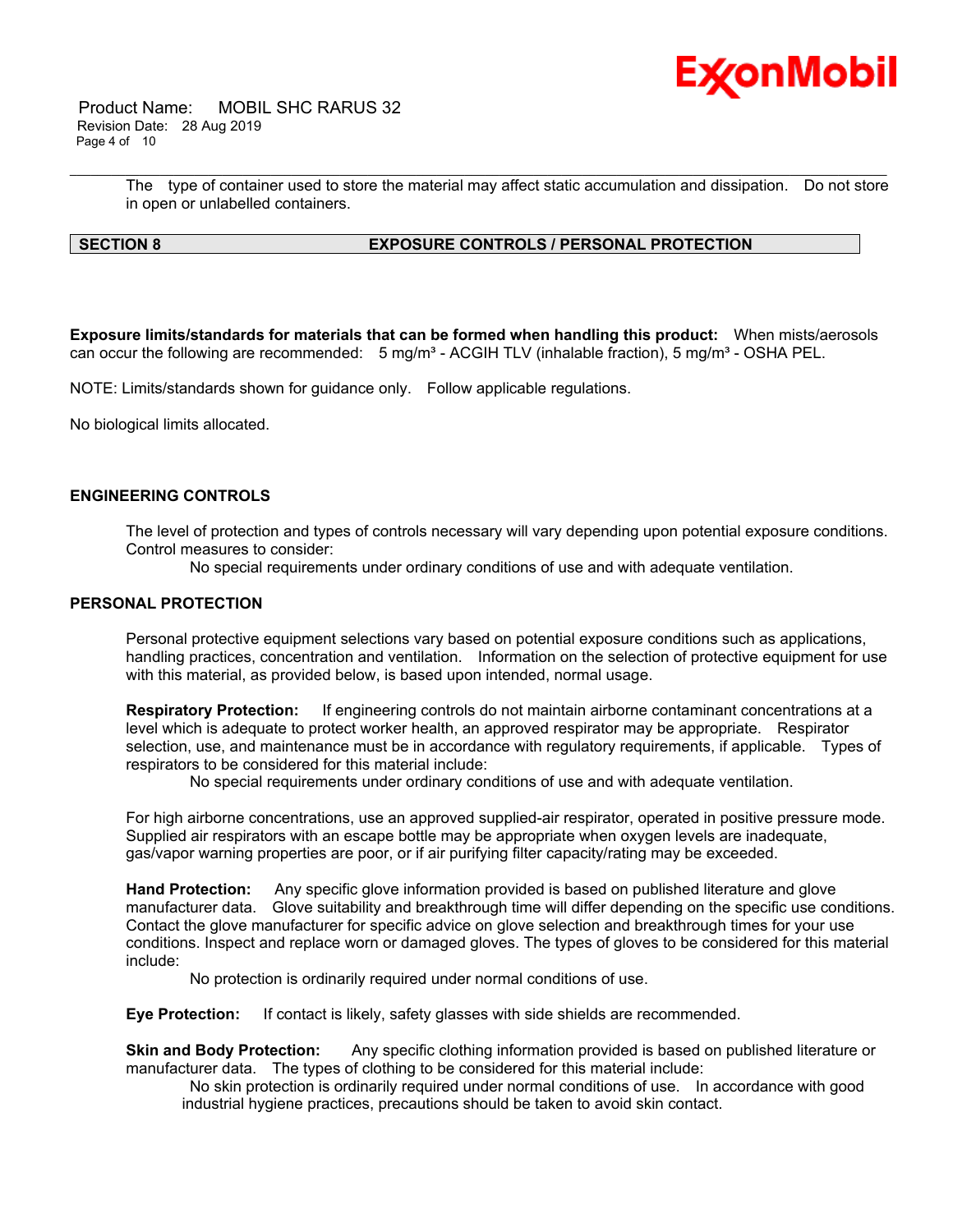

 Product Name: MOBIL SHC RARUS 32 Revision Date: 28 Aug 2019 Page 5 of 10

> **Specific Hygiene Measures:** Always observe good personal hygiene measures, such as washing after handling the material and before eating, drinking, and/or smoking. Routinely wash work clothing and protective equipment to remove contaminants. Discard contaminated clothing and footwear that cannot be cleaned. Practice good housekeeping.

\_\_\_\_\_\_\_\_\_\_\_\_\_\_\_\_\_\_\_\_\_\_\_\_\_\_\_\_\_\_\_\_\_\_\_\_\_\_\_\_\_\_\_\_\_\_\_\_\_\_\_\_\_\_\_\_\_\_\_\_\_\_\_\_\_\_\_\_\_\_\_\_\_\_\_\_\_\_\_\_\_\_\_\_\_\_\_\_\_\_\_\_\_\_\_\_\_\_\_\_\_\_\_\_\_\_\_\_\_\_\_\_\_\_\_\_\_\_

#### **ENVIRONMENTAL CONTROLS**

 Comply with applicable environmental regulations limiting discharge to air, water and soil. Protect the environment by applying appropriate control measures to prevent or limit emissions.

#### **SECTION 9 PHYSICAL AND CHEMICAL PROPERTIES**

**Note: Physical and chemical properties are provided for safety, health and environmental considerations only and may not fully represent product specifications. Contact the Supplier for additional information.**

### **GENERAL INFORMATION**

**Physical State:** Liquid **Color:** Orange **Odor:** Characteristic **Odor Threshold:** N/D

#### **IMPORTANT HEALTH, SAFETY, AND ENVIRONMENTAL INFORMATION**

**Relative Density (at 15 °C):** 0.878 [ASTM D1298] **Flammability (Solid, Gas):** N/A **Flash Point [Method]:** >210°C (410°F) [ASTM D-92] **Flammable Limits (Approximate volume % in air):** LEL: 0.9 UEL: 7.0 **Autoignition Temperature:** N/D **Boiling Point / Range:** > 316°C (601°F) **Decomposition Temperature:** N/D **Vapor Density (Air = 1):** > 2 at 101 kPa **Vapor Pressure:** < 0.013 kPa (0.1 mm Hg) at 20 °C **Evaporation Rate (n-butyl acetate = 1):** N/D **pH:** N/A **Log Pow (n-Octanol/Water Partition Coefficient):** > 3.5 **Solubility in Water:** Negligible **Viscosity:** 30.6 cSt (30.6 mm2/sec) at 40 °C | 5.6 cSt (5.6 mm2/sec) at 100°C [ASTM D 445] **Oxidizing Properties:** See Hazards Identification Section.

#### **OTHER INFORMATION**

**Freezing Point:** N/D **Melting Point:** N/A **Pour Point:** -33°C (-27°F) [ASTM D5950]

### **SECTION 10 STABILITY AND REACTIVITY**

**REACTIVITY:** See sub-sections below.

**STABILITY:** Material is stable under normal conditions.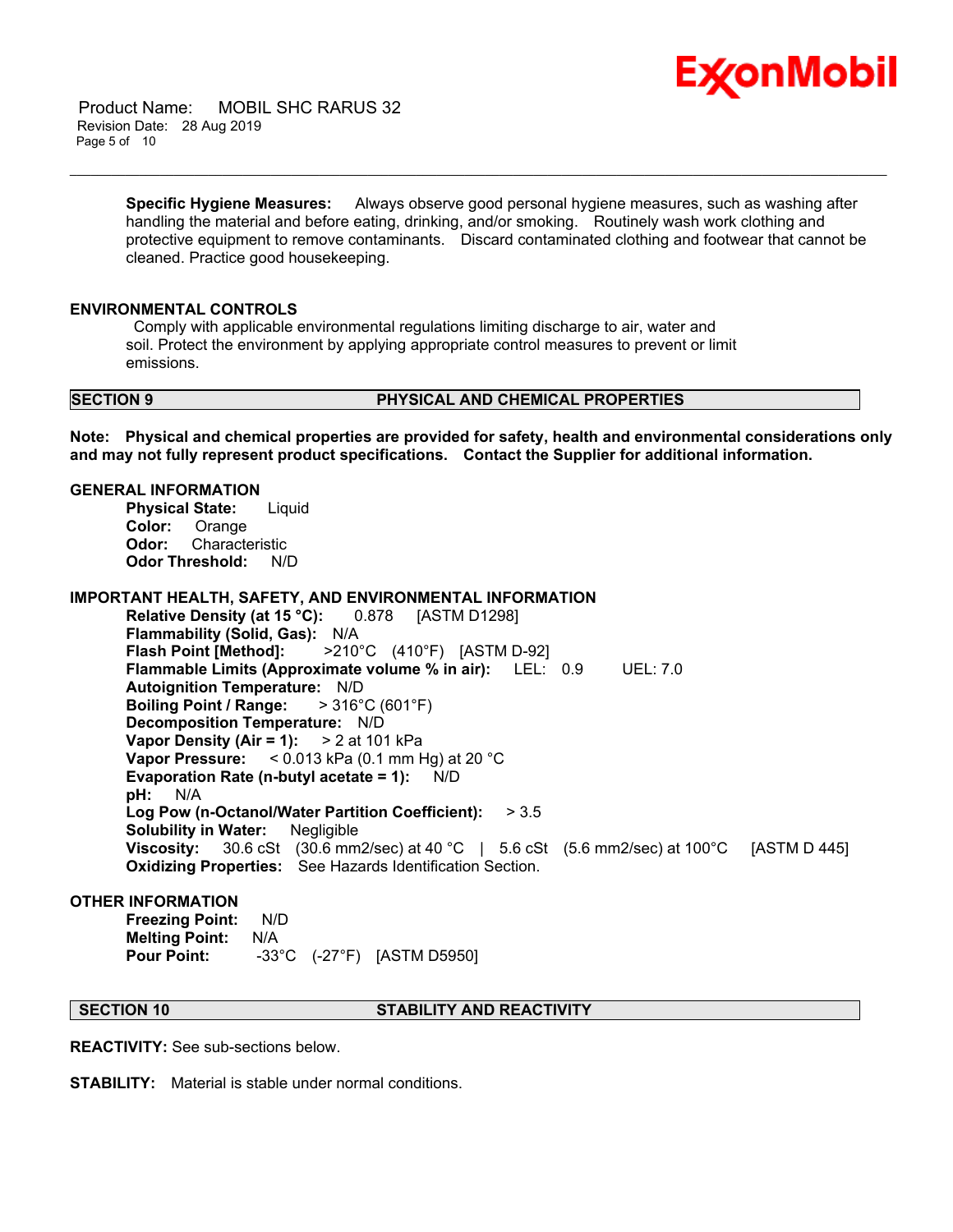# ExconMobil

 Product Name: MOBIL SHC RARUS 32 Revision Date: 28 Aug 2019 Page 6 of 10

**CONDITIONS TO AVOID:** Excessive heat. High energy sources of ignition.

### **MATERIALS TO AVOID:** Strong oxidizers

**HAZARDOUS DECOMPOSITION PRODUCTS:** Material does not decompose at ambient temperatures.

**POSSIBILITY OF HAZARDOUS REACTIONS:** Hazardous polymerization will not occur.

#### **SECTION 11 TOXICOLOGICAL INFORMATION**

\_\_\_\_\_\_\_\_\_\_\_\_\_\_\_\_\_\_\_\_\_\_\_\_\_\_\_\_\_\_\_\_\_\_\_\_\_\_\_\_\_\_\_\_\_\_\_\_\_\_\_\_\_\_\_\_\_\_\_\_\_\_\_\_\_\_\_\_\_\_\_\_\_\_\_\_\_\_\_\_\_\_\_\_\_\_\_\_\_\_\_\_\_\_\_\_\_\_\_\_\_\_\_\_\_\_\_\_\_\_\_\_\_\_\_\_\_\_

### **INFORMATION ON TOXICOLOGICAL EFFECTS**

| <b>Hazard Class</b>                                               | <b>Conclusion / Remarks</b>                                                                                       |  |  |
|-------------------------------------------------------------------|-------------------------------------------------------------------------------------------------------------------|--|--|
| Inhalation                                                        |                                                                                                                   |  |  |
| Acute Toxicity: No end point data for<br>material.                | Minimally Toxic. Based on assessment of the components.                                                           |  |  |
| Irritation: No end point data for material.                       | Negligible hazard at ambient/normal handling temperatures.                                                        |  |  |
| Ingestion                                                         |                                                                                                                   |  |  |
| Acute Toxicity: No end point data for<br>material.                | Minimally Toxic. Based on assessment of the components.                                                           |  |  |
| <b>Skin</b>                                                       |                                                                                                                   |  |  |
| Acute Toxicity: No end point data for<br>material.                | Minimally Toxic. Based on assessment of the components.                                                           |  |  |
| Skin Corrosion/Irritation: No end point data<br>for material.     | Negligible irritation to skin at ambient temperatures. Based on<br>assessment of the components.                  |  |  |
| <b>Eye</b>                                                        |                                                                                                                   |  |  |
| Serious Eye Damage/Irritation: No end point<br>data for material. | May cause mild, short-lasting discomfort to eyes. Based on<br>assessment of the components.                       |  |  |
| <b>Sensitization</b>                                              |                                                                                                                   |  |  |
| Respiratory Sensitization: No end point data<br>for material.     | Not expected to be a respiratory sensitizer.                                                                      |  |  |
| Skin Sensitization: No end point data for<br>material.            | Not expected to be a skin sensitizer. Based on assessment of the<br>components.                                   |  |  |
| Aspiration: Data available.                                       | Not expected to be an aspiration hazard. Based on physico-<br>chemical properties of the material.                |  |  |
| Germ Cell Mutagenicity: No end point data<br>for material.        | Not expected to be a germ cell mutagen. Based on assessment of<br>the components.                                 |  |  |
| Carcinogenicity: No end point data for<br>material.               | Not expected to cause cancer. Based on assessment of the<br>components.                                           |  |  |
| Reproductive Toxicity: No end point data<br>for material.         | Not expected to be a reproductive toxicant. Based on assessment<br>of the components.                             |  |  |
| Lactation: No end point data for material.                        | Not expected to cause harm to breast-fed children.                                                                |  |  |
| <b>Specific Target Organ Toxicity (STOT)</b>                      |                                                                                                                   |  |  |
| Single Exposure: No end point data for<br>material.               | Not expected to cause organ damage from a single exposure.                                                        |  |  |
| Repeated Exposure: No end point data for<br>material.             | Not expected to cause organ damage from prolonged or repeated<br>exposure. Based on assessment of the components. |  |  |

### **OTHER INFORMATION**

#### **Contains:**

Synthetic base oils: Not expected to cause significant health effects under conditions of normal use, based on laboratory studies with the same or similar materials. Not mutagenic or genotoxic. Not sensitizing in test animals and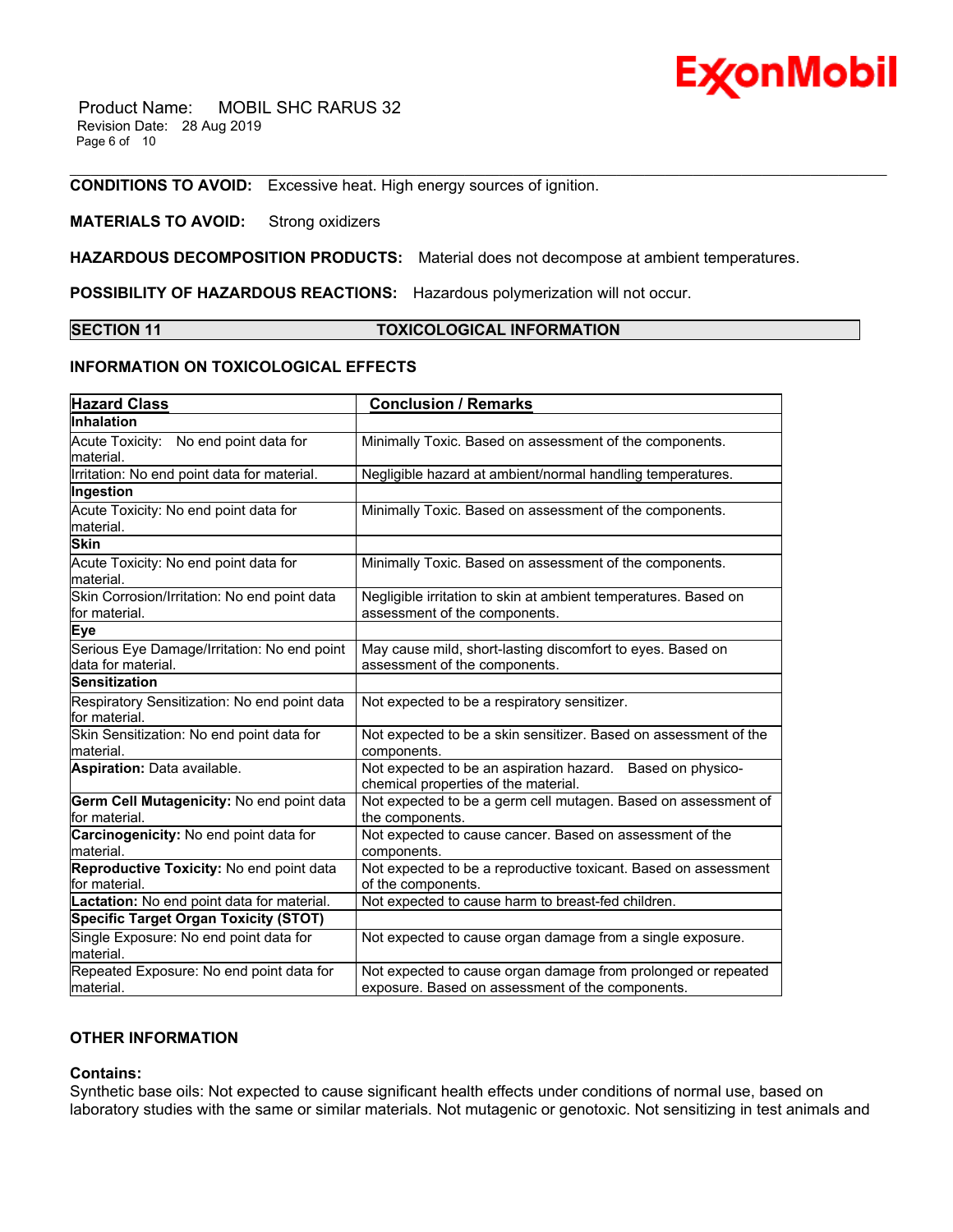

 Product Name: MOBIL SHC RARUS 32 Revision Date: 28 Aug 2019 Page 7 of 10

#### humans.

#### **The following ingredients are cited on the lists below:** None.

|               | --REGULATORY LISTS SEARCHED-- |               |
|---------------|-------------------------------|---------------|
| 1 = NTP CARC  | $3 = IARC 1$                  | $5 = IARC2B$  |
| $2 = NTP$ SUS | $4 = IARC 2A$                 | 6 = OSHA CARC |

**SECTION 12 ECOLOGICAL INFORMATION** 

\_\_\_\_\_\_\_\_\_\_\_\_\_\_\_\_\_\_\_\_\_\_\_\_\_\_\_\_\_\_\_\_\_\_\_\_\_\_\_\_\_\_\_\_\_\_\_\_\_\_\_\_\_\_\_\_\_\_\_\_\_\_\_\_\_\_\_\_\_\_\_\_\_\_\_\_\_\_\_\_\_\_\_\_\_\_\_\_\_\_\_\_\_\_\_\_\_\_\_\_\_\_\_\_\_\_\_\_\_\_\_\_\_\_\_\_\_\_

The information given is based on data for the material, components of the material, or for similar materials, through the application of bridging principals.

#### **ECOTOXICITY**

Material -- Not expected to be harmful to aquatic organisms.

#### **MOBILITY**

 Base oil component -- Low solubility and floats and is expected to migrate from water to the land. Expected to partition to sediment and wastewater solids.

#### **SECTION 13 DISPOSAL CONSIDERATIONS**

Disposal recommendations based on material as supplied. Disposal must be in accordance with current applicable laws and regulations, and material characteristics at time of disposal.

#### **DISPOSAL RECOMMENDATIONS**

 Product is suitable for burning in an enclosed controlled burner for fuel value or disposal by supervised incineration at very high temperatures to prevent formation of undesirable combustion products. Protect the environment. Dispose of used oil at designated sites. Minimize skin contact. Do not mix used oils with solvents, brake fluids or coolants.

#### **REGULATORY DISPOSAL INFORMATION**

 RCRA Information: The unused product, in our opinion, is not specifically listed by the EPA as a hazardous waste (40 CFR, Part 261D), nor is it formulated to contain materials which are listed as hazardous wastes. It does not exhibit the hazardous characteristics of ignitability, corrositivity or reactivity and is not formulated with contaminants as determined by the Toxicity Characteristic Leaching Procedure (TCLP). However, used product may be regulated.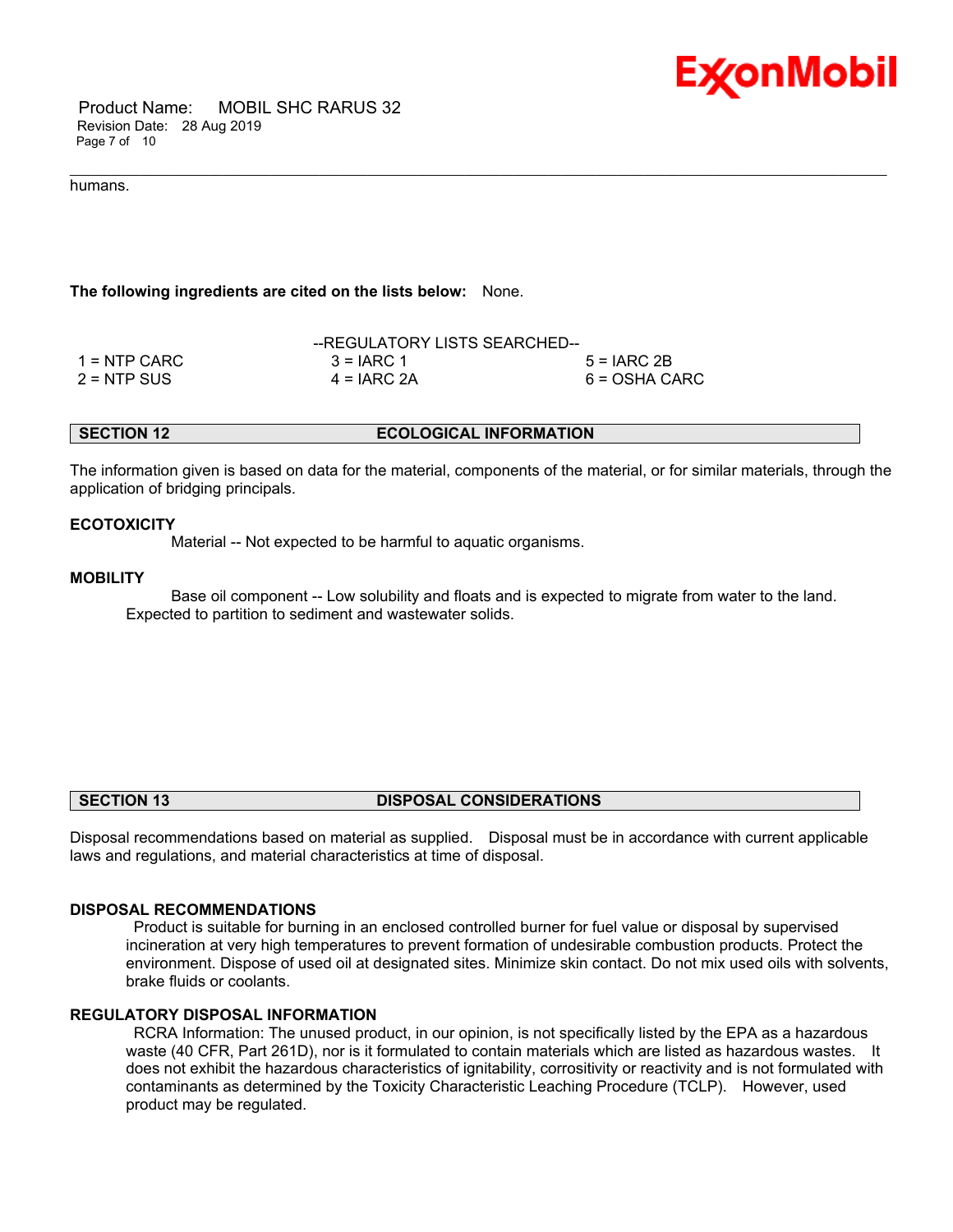

 Product Name: MOBIL SHC RARUS 32 Revision Date: 28 Aug 2019 Page 8 of 10

**Empty Container Warning** Empty Container Warning (where applicable): Empty containers may contain residue and can be dangerous. Do not attempt to refill or clean containers without proper instructions. Empty drums should be completely drained and safely stored until appropriately reconditioned or disposed. Empty containers should be taken for recycling, recovery, or disposal through suitably qualified or licensed contractor and in accordance with governmental regulations. DO NOT PRESSURISE, CUT, WELD, BRAZE, SOLDER, DRILL, GRIND, OR EXPOSE SUCH CONTAINERS TO HEAT, FLAME, SPARKS, STATIC ELECTRICITY, OR OTHER SOURCES OF IGNITION. THEY MAY EXPLODE AND CAUSE INJURY OR DEATH.

\_\_\_\_\_\_\_\_\_\_\_\_\_\_\_\_\_\_\_\_\_\_\_\_\_\_\_\_\_\_\_\_\_\_\_\_\_\_\_\_\_\_\_\_\_\_\_\_\_\_\_\_\_\_\_\_\_\_\_\_\_\_\_\_\_\_\_\_\_\_\_\_\_\_\_\_\_\_\_\_\_\_\_\_\_\_\_\_\_\_\_\_\_\_\_\_\_\_\_\_\_\_\_\_\_\_\_\_\_\_\_\_\_\_\_\_\_\_

| <b>SECTION 14</b> | <b>TRANSPORT INFORMATION</b> |  |
|-------------------|------------------------------|--|

- **LAND (DOT):** Not Regulated for Land Transport
- **LAND (TDG):** Not Regulated for Land Transport
- **SEA (IMDG):** Not Regulated for Sea Transport according to IMDG-Code

**Marine Pollutant:** No

**AIR (IATA):** Not Regulated for Air Transport

### **SECTION 15 REGULATORY INFORMATION**

**OSHA HAZARD COMMUNICATION STANDARD:** This material is not considered hazardous in accordance with OSHA HazCom 2012, 29 CFR 1910.1200.

**Listed or exempt from listing/notification on the following chemical inventories (May contain substance(s) subject to notification to the EPA Active TSCA inventory prior to import to USA):** AICS, DSL, IECSC, KECI, TCSI, TSCA

 **Special Cases:**

|               | $S$ totue                                                        |
|---------------|------------------------------------------------------------------|
| ш             | alus                                                             |
| DICCS<br>יטטט | $\overline{\phantom{a}}$<br>Applv<br>.<br>TICTIONS<br>Л×.<br>. . |

**SARA 302:** No chemicals in this material are subject to the reporting requirements of SARA Title III, Section 302

### **SARA (311/312) REPORTABLE GHS HAZARD CLASSES:** None.

**SARA (313) TOXIC RELEASE INVENTORY:** This material contains no chemicals subject to the supplier notification requirements of the SARA 313 Toxic Release Program.

**The following ingredients are cited on the lists below:**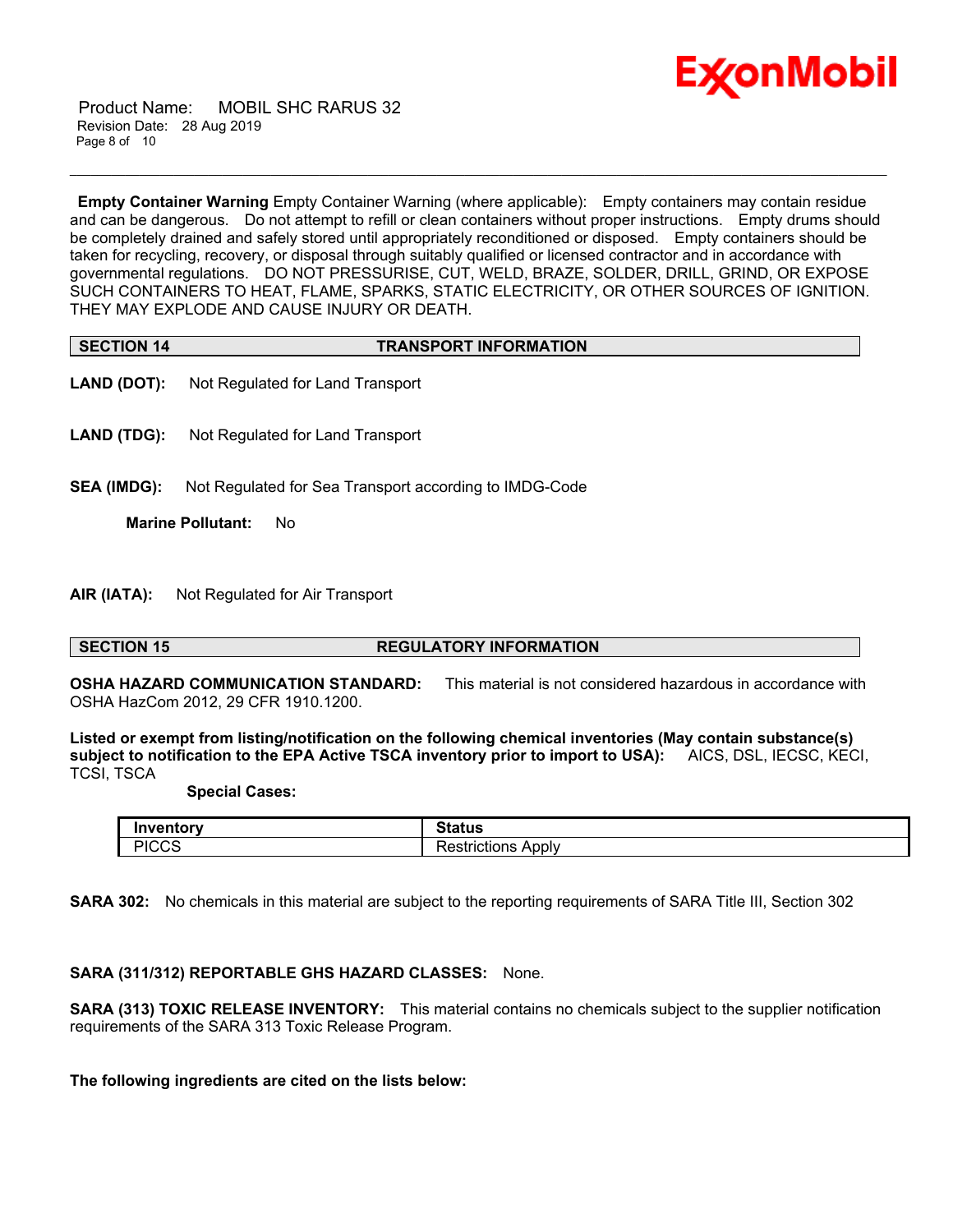

 Product Name: MOBIL SHC RARUS 32 Revision Date: 28 Aug 2019 Page 9 of 10

| <b>Chemical Name</b>         | <b>CAS Number</b> | <b>List Citations</b> |  |
|------------------------------|-------------------|-----------------------|--|
| <b>NAPHT</b><br>.ENE<br>`HAI | 91-20-3           | 10                    |  |

|               | --REGULATORY LISTS SEARCHED-- |                     |               |  |
|---------------|-------------------------------|---------------------|---------------|--|
| 1 = ACGIH ALL | $6 = TSCA 5a2$                | $11 = CA$ P65 REPRO | $16$ = MN RTK |  |
| 2 = ACGIH A1  | $7 = TSCA5e$                  | $12$ = CA RTK       | $17 = NJ RTK$ |  |
| 3 = ACGIH A2  | $8 = TSCA6$                   | $13 = ILRTK$        | $18 = PA RTK$ |  |
| 4 = OSHA Z    | $9 = TSCA 12b$                | $14 = LA RTK$       | 19 = RI RTK   |  |
| 5 = TSCA 4    | $10 = CA$ P65 CARC            | $15 = M1 293$       |               |  |

Code key: CARC=Carcinogen; REPRO=Reproductive

**SECTION 16 OTHER INFORMATION**



**WARNING:** Cancer - www.P65Warnings.ca.gov.

This warning is given to comply with California Health and Safety Code 25249.6 and does not constitute an admission or a waiver of rights.

 $N/D$  = Not determined,  $N/A$  = Not applicable

### **THIS SAFETY DATA SHEET CONTAINS THE FOLLOWING REVISIONS:**

Composition: Component Table information was deleted. Composition: Concentration Footnote information was deleted. Composition: No components information was modified. Composition: US GHS Footnote information was deleted. Section 16: HCode Key information was deleted.

-----------------------------------------------------------------------------------------------------------------------------------------------------

The information and recommendations contained herein are, to the best of ExxonMobil's knowledge and belief, accurate and reliable as of the date issued. You can contact ExxonMobil to insure that this document is the most current available from ExxonMobil. The information and recommendations are offered for the user's consideration and examination. It is the user's responsibility to satisfy itself that the product is suitable for the intended use. If buyer repackages this product, it is the user's responsibility to insure proper health, safety and other necessary information is included with and/or on the container. Appropriate warnings and safe-handling procedures should be provided to handlers and users. Alteration of this document is strictly prohibited. Except to the extent required by law, republication or retransmission of this document, in whole or in part, is not permitted. The term, "ExxonMobil" is used for convenience, and may include any one or more of ExxonMobil Chemical Company, Exxon Mobil Corporation, or any affiliates in which they directly or indirectly hold any interest.

-----------------------------------------------------------------------------------------------------------------------------------------------------

Internal Use Only MHC: 0B, 0B, 0, 0, 0, 0 PPEC: A

DGN: 7082660XGU (1019838)